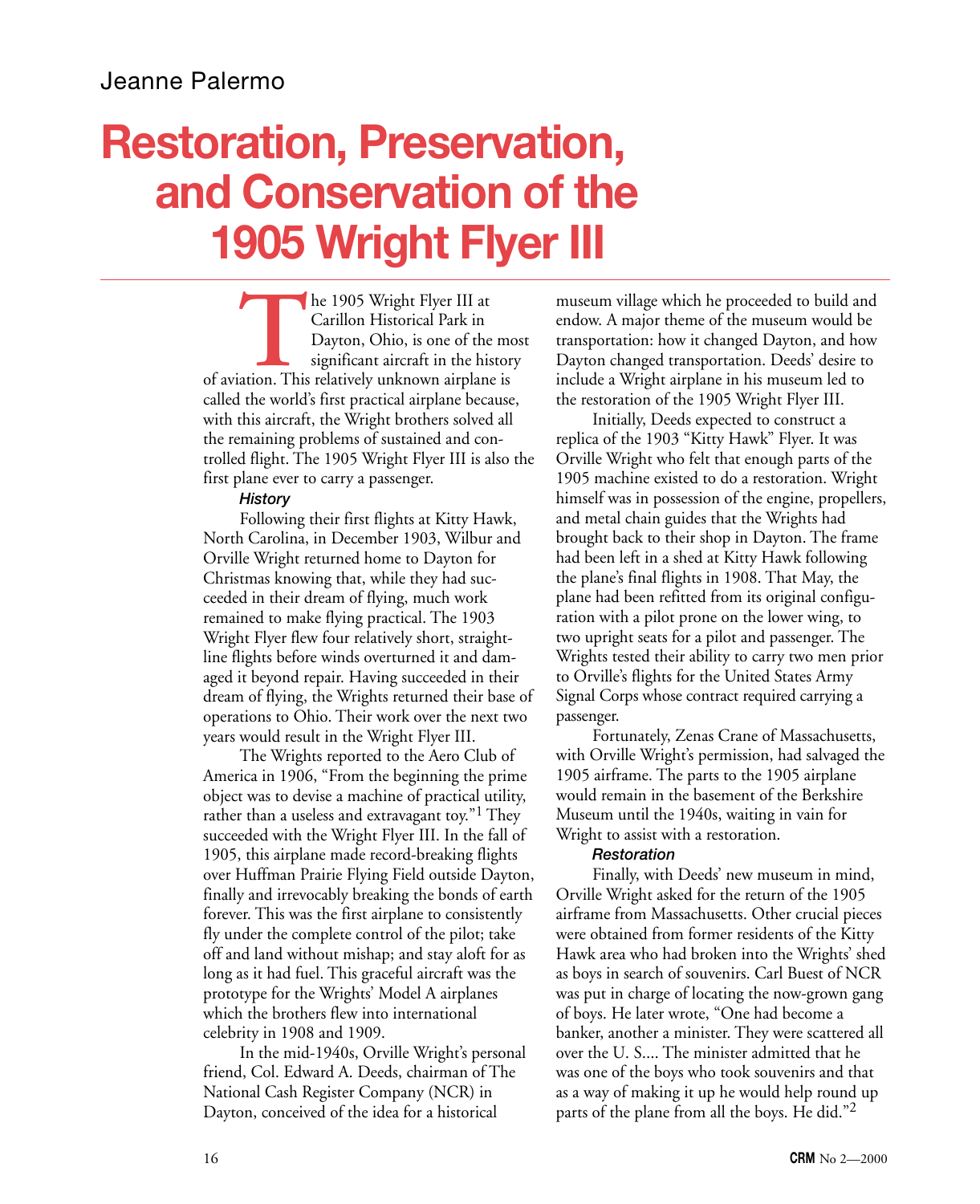Orville supplied the 1905 engine, chain guides, and propellers. The engine was missing its original crankshaft and flywheel which had been used to replace those missing parts in the 1903 engine now in the National Air and Space Museum, Smithsonian Institution.

The pieces of the 1905 airplane were finally reunited in Dayton in a small wooden building called "the annex" on the factory campus of NCR where Deeds was now chairman of the board. The next problem to overcome was a lack of drawings. There were no systematic sets of drawings for the Wright Flyer III. Its design was evolutionary and numerous changes had occurred over the summer of 1905. Additionally, when the Wright brothers last flew the plane in 1908, they had replaced the hip cradle with two seats for a pilot and passenger.

Deeds hired Louis P. Christman, an NCR draftsman, to make new drawings for the Wright Flyer III. Christman's complete set of drawings is preserved today at the Smithsonian Institution. Harvey P. Geyer, a talented member of the Wrights' staff from the early years of The Wright Company, was hired as project director. Orville Wright would regularly meet for lunch with Deeds at NCR as the project advanced. Replacement parts were painstakingly fashioned and new "Pride of the West" muslin fabric was obtained to cover the frame. The photography department of NCR documented the restoration on at least three separate dates—December 22, 1947, September 7, 1948, and December 1, 1948.

*Restoration of the Wright Flyer III, December 1, 1948. Courtesy Park.*

Meanwhile, Orville Wright also collaborated on the design of Wright Hall, the building at Carillon Historical Park which enshrines the Wright Flyer III. The building is a simple onestory plan. Its most interesting feature is the *Carillon Historical* sunken space in which the airplane is set. Similar



to the experience the visitor gets at Les Invalides, Napoleon's tomb in Paris, France, the visitor to Wright Hall looks down at the airplane from an encircling walkway. The story is that Orville felt this was the best way to view the airplane in order to understand how it operated.

The restoration of the airplane was well underway when Orville Wright died in 1948. Work on Wright Hall was completed and the airplane was moved the short distance from NCR to Carillon Historical Park. When asked about the restoration's authenticity, Harvey Geyer is quoted as saying that he could fly it across the street to Wright Hall. The airplane is estimated to be about 80% original. The airplane was the centerpiece of Carillon Historical Park's grand opening to the public on June 3, 1950. And there it has remained for nearly 50 years.

#### *Preservation*

For its first 35 years at the park, the airplane benefited from Carillon Historical Park's quiet low key existence. The park was practically unknown outside the region, and was open to the public only seasonally. Moreover, visitors of this era had to be personally guided from building to building, and so the airplane sat in darkness much of the time. The pit area had been painted a swimming pool green, and the walls, tile, and floors were a medium green as well. These factors kept the light levels low. Also, the building's heating system was kept at a low temperature throughout the winter months, which helped to keep the plane's wooden framework from drying out.

With the beginning of on-site, full time administration in the mid-1980s, Carillon Historical Park awoke from a long slumber. Fortunately, the park was also beginning to receive professional conservation advice. In 1984, Robert B. Adair, objects conservator at the U.S. Air Force Museum, completed a conservation assessment of the 1905 Wright Flyer III. He noted most of the same problems that we still face today: generally good condition with some rusting of the wires and some "foxing" or mold growth on the fabric. Adair also noted that any conservation treatment of the airplane would be futile until the environmental issues in Wright Hall were addressed and corrected.

In 1988, I was hired as Carillon Historical Park's first curator, and in 1991 the Wright Flyer III was named a national historic landmark. That same year we began to focus on conservation of the park's collections. The park applied for and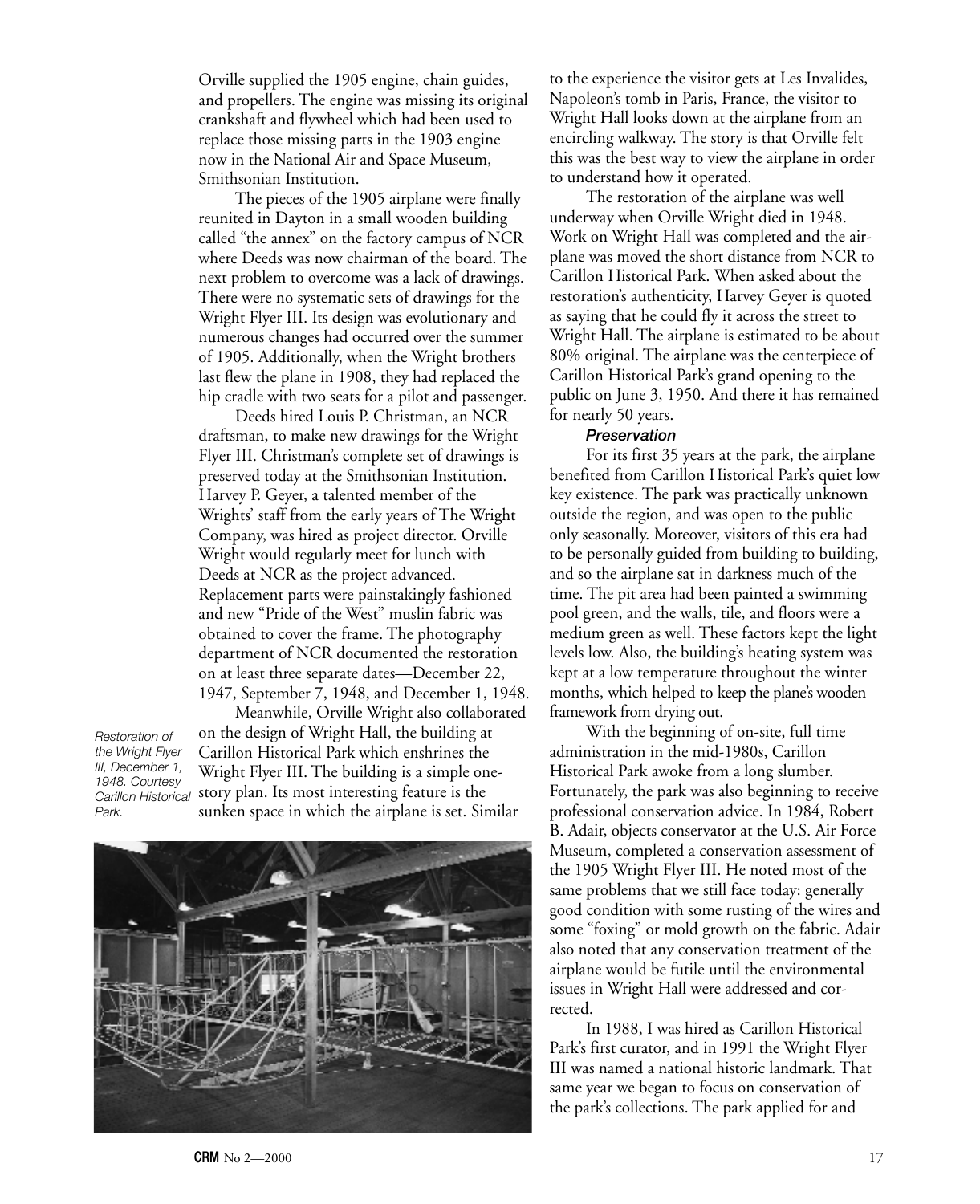received a conservation assessment, or CAP, grant from the Institute for Museum Services (IMS). This assessment was invaluable for addressing conservation issues in the park's long range planning. The reports that ensued from this grant gave us the tools we needed to systematically plan improvements. As noted in our earlier assessment, improvements to the environmental conditions were seen as the most important first step in our conservation plan.

Following the recommendations outlined in the CAP report, at Wright Hall, vegetation was removed from around the building, gutters and downspouts were checked more frequently, foundation cracks were caulked, and roof slates replaced. In 1992, a new roof on the rear half of the building was installed to eliminate leaking. To facilitate improved custodial care, a dedicated backpack vacuum cleaner was purchased to make dusting the airplane safer.

Hygrothermograph recordings were kept which showed that despite a lack of air conditioning, temperature variations inside the building were not extreme. Humidity fluctuations, however, were a problem, particularly in the humid Ohio summers. Portable dehumidifiers were installed to help with the high humidity, but a lack of water in the building made humidifying the winter air impossible. Problems with insect infiltration and moisture were noted.

In October 1992, Dayton Aviation Heritage National Historical Park was established with Wright Hall and the Wright Flyer III as privately owned and managed partnership sites. With the centennial of the Wright brothers' first flight 11 years away, planning began in earnest for Carillon Historical Park, and especially Wright Hall and the Wright Flyer III, to be ready.

*Wright Hall at Carillon Historical Park. Courtesy of Carillon Historical Park.*

In 1994, the park made major improvements to the building. A local architect designed a protective shelter made of PVC pipe, three-ply cardboard, and plastic sheeting in which the air-



plane was temporarily encased. Water lines were run to the building and a dry line fire suppression system was installed. New electrical wiring, track lighting, and ceiling insulation were added. The interior was repainted a light color, and UV protective film was applied to the windows.

With funding from The 2003 Committee and the state of Ohio, work began on the Wilbur Wright Wing that connects Wright Hall with the replica Wright Cycle Shop; the wing opened in 1997. The HVAC system installed in this wing was designed to carry half of the air-conditioning load for Wright Hall. The new wing also made Wright Hall handicapped accessible.

A capital fund-raising campaign began with a major goal of raising the necessary funds to build the matching Orville Wright Wing on the west side of Wright Hall. The two new wings would provide much needed space for interpretation and act as a buffer for the environment within Wright Hall itself. The hall could return to its original function as a shrine for the airplane, and Wright artifacts that, over the years, had been added to the room could help interpret the Wright story in the adjacent wings. The Orville Wright Wing will complete the John W. Berry, Sr. Wright Brothers Aviation Center, providing HVAC controls to Wright Hall, closing off the main door, and isolating the Wright Flyer III from direct contact with outside air.

Carillon Historical Park's affiliation with the National Park Service has greatly benefited the present and future condition of the Wright Flyer III. The park's small staff has been able to tap the resources and expertise of interpreters and conservators within the National Park Service. In March 1999, Carillon Historical Park engaged a conservation team to conduct a condition assessment of the airplane. This report contains an extensive condition assessment of the Wright Flyer III and conservation recommendations for implementation. As the results of the recent conservation assessment have become known, an improved HVAC has been planned. As interpretive planning for the center goes forward, the needs of the Flyer will strongly influence the lighting design as well.

The park's fund-raising campaign and the conservation assessment came at a most opportune time. The Save America's Treasures grant program, announced in January 1999, is a White House Millennium Council initiative to protect the nation's most significant artifacts as part of the National Millennium Commemoration. It is part-